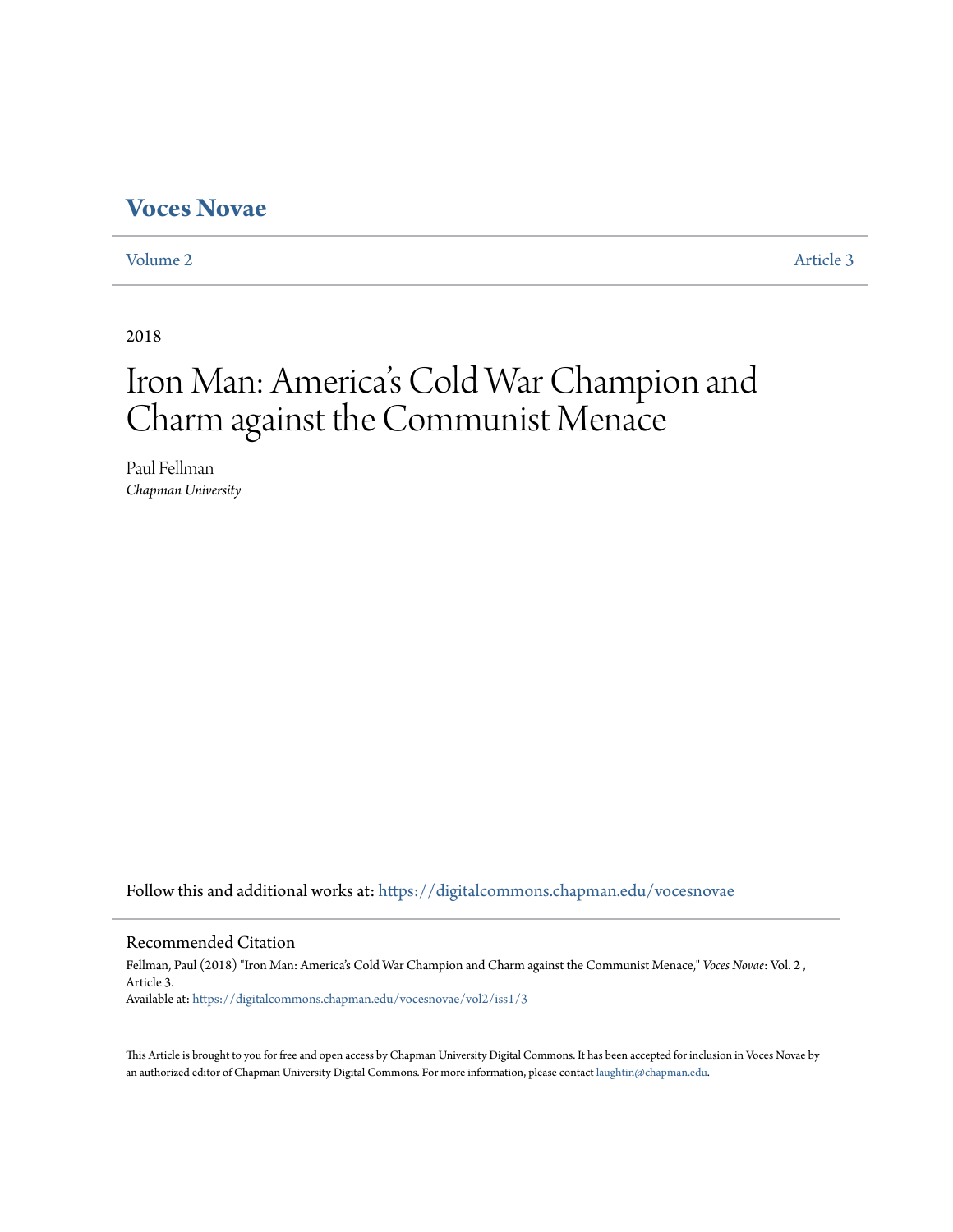Voces Novae: Chapman University Historical Review, Vol 1, No 2 (2009) [HOME](http://journals.chapman.edu/ojs/index.php/VocesNovae) [ABOUT](http://journals.chapman.edu/ojs/index.php/VocesNovae/about) [USER HOME](http://journals.chapman.edu/ojs/index.php/VocesNovae/user) [SEARCH](http://journals.chapman.edu/ojs/index.php/VocesNovae/search) [CURRENT](http://journals.chapman.edu/ojs/index.php/VocesNovae/issue/current) [ARCHIVES](http://journals.chapman.edu/ojs/index.php/VocesNovae/issue/archive) [PHI ALPHA THETA](http://www.chapman.edu/wilkinson/history/students/phiAlphaTheta.asp) [Home](http://journals.chapman.edu/ojs/index.php/VocesNovae) > [Vol 1, No 2 \(2009\)](http://journals.chapman.edu/ojs/index.php/VocesNovae/issue/view/11) > **[Fellman](http://journals.chapman.edu/ojs/index.php/VocesNovae/article/view/37/126)**

# **Iron Man: America's Cold War Champion and Charm against the Communist Menace**

### **Paul Fellman**

World War II was a grand era for America's greatest superheroes and masked vigilantes who had traditionally kept the fantasy America of comic books safe from domestic trouble. Captain America and his sidekick, Bucky, combated the villainous Red Skull and his minions across the European battle zone while in the salty Atlantic Ocean Prince Namor crushed German U-boats like tin cans.<sup>[1]</sup> Captain America's red, white, and blue costume was a symbol of hope and pride to America's youth and a source of entertainment to the G.I.'s who read his stories, but his popularity would not survive in the immediate postwar period. The conspicuous enemies on either side of America had been crushed and forced to surrender, and with their collective threat eliminated, there was little need for the Captain and his costumed colleagues.  $[2]$  Many of the wartime comic book heroes found themselves unpopular and out of work in the postwar period, like once popular Hollywood actors. Comic book publishers in this period abandoned many of their once popular characters and alternatively pursued stories of criminals rooted in dark, chaotic worlds that mirrored the noir movement in Hollywood cinema.<sup>[3]</sup> This shift proved problematic, however, for "as the nation mobilized for the war against communism, questions arose about the children who would one day wage it" and the perceived detrimental effects of youth-oriented forms of entertainment, such as comic books[.\[4\]](http://journals.chapman.edu/ojs/index.php/VocesNovae/article/view/37/126#_ftn4)

With the comic book industry under intense public scrutiny, necessary changes were made in order to appease detractors and opponents. From this shift in focus emerged America's most ardent patriot and Cold Warrior: made from the same material as the famous "curtain" which Stalin had erected across Eastern Europe, Iron Man was determined to protect Americans and defend the world from the threat of the "communist menace"[.\[5\]](http://journals.chapman.edu/ojs/index.php/VocesNovae/article/view/37/126#_ftn5) Iron Man, alias Tony Stark, took this duty very seriously in the early 1960's and battled such nefarious communist villains as the Red Barbarian, the Crimson Dynamo, and the Mandarin. Even when Iron Man's enemy was Gargantus, a giant roboticized Neanderthal from outer space, the conflict reeked faintly of Cold War international politics. Iron Man made such a splash in the comic-book Cold War that in his seventh appearance in the series *Tales of Suspense*, Nikita Khrushchev personally arranged his destruction.  $[6]$  However, there lies a deeper meaning beneath the clever witticisms of Iron Man and the inane ramblings of his Soviet counterparts. What "constitutes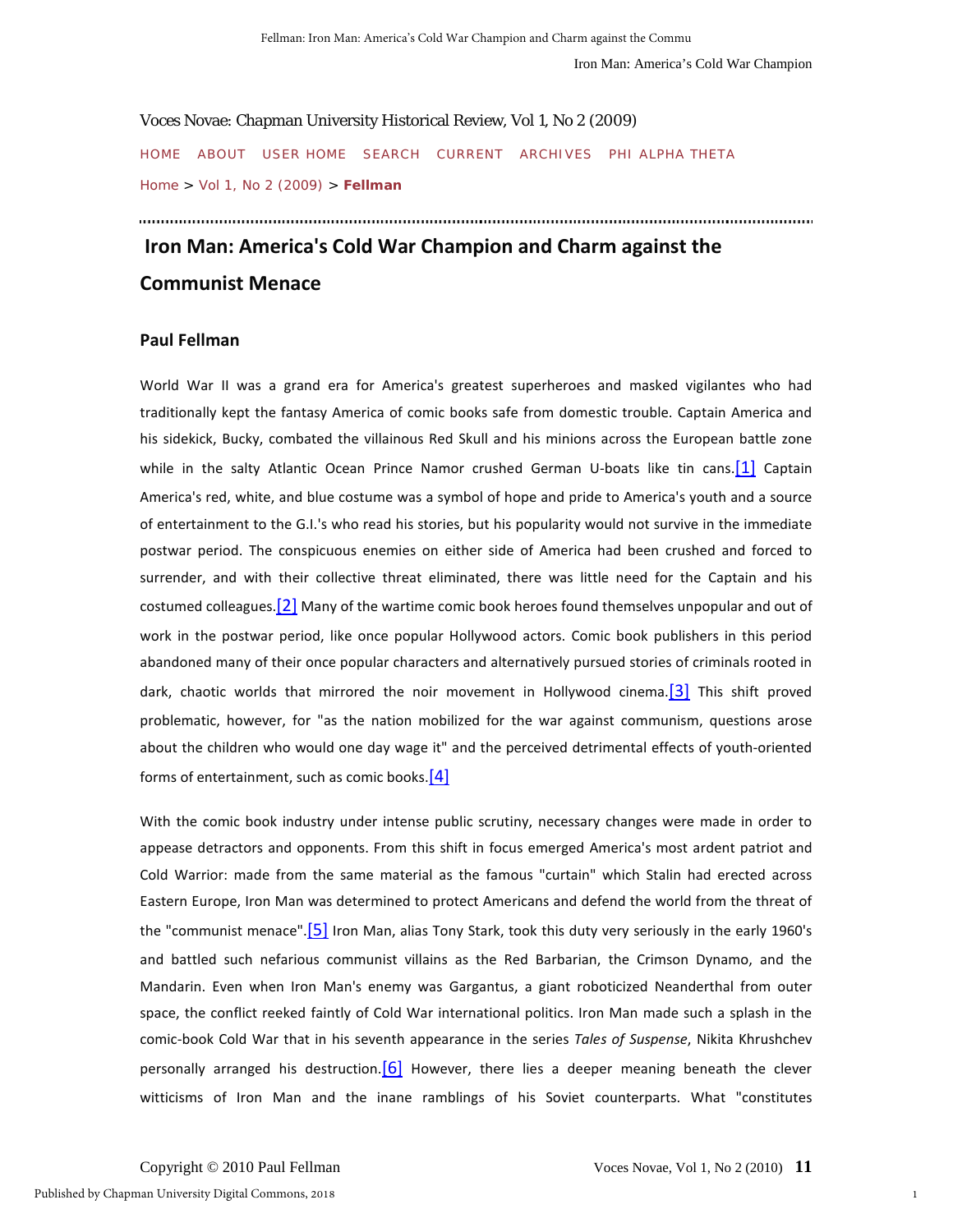#### Paul Fellman

entertainment at a specific time may capture elusive aspects of a culture" and record them for posterity.<sup>[7]</sup> The early comic book issues featuring Iron Man, for this reason, are incredibly valuable to historical research for the "elusive aspects" which they have captured. The fictitious *Tales of Suspense* series featuring Iron Man encapsulated an image of an arrogant and aggressive postwar America that, despite this, remained deeply suspicious and paranoid of both foreign agents and domestic dissidents.

After the dark and gritty crime stories of the 1950's, a "conservative social agenda marked Marvel's return to the realm of fantasy." $[8]$  Iron Man became the champion of Marvel Publisher's social agenda while as he fought communists across the globe. He smashed into the public sphere in March 1963, out of the jungles of Vietnam. **[9]** From the beginning, aspects of the Cold War permeated Iron Man's stories. It was no coincidence that Lee and Lieber, Iron Man's creators, set his debut story in the steamy, communistfilled jungles of Vietnam. John F. Kennedy was President of the United States of America and his administration had escalated American stakes in Vietnam's Civil War. Iron Man provided an entertaining medium through which to address associated American insecurities.

Wong-Chu was the first enemy who Iron Man battled. Tony Stark, the man behind the iron mask, had long aided the U.S. government in its struggle against the communist menace. He was a brilliant scientist and weapons designer who enjoyed lucrative government contracts. He traveled to Vietnam to test a special mortar that he had developed and, while in the field, he was captured by Wong-Chu, the "Red guerilla tyrant".<sup>[10]</sup> Wong-Chu was cast as the stereotypical Asian, with slanted eyes, a fu-Manchu, and glaring deficiencies in his English. There is reason to believe that Wong-Chu's character was an allusion to the nationalist leader Ho Chi Minh. He was the first of many communist villains to confront Iron Man and he set the standard of enemy intelligence very low. After his forces captured a village he gloated in the moonlight, "Hah! I have brought another village to its knees! Now for the wrestling match!["\[11\]](http://journals.chapman.edu/ojs/index.php/VocesNovae/article/view/37/126#_ftn11) As the silly communist guerillas partook in wrestling matches the American army advanced through the jungle. Although the Americans were outnumbered, their confidence in Stark's, and thus American, technology proved well founded in the ensuing action. The American forces overwhelmed their communist enemies and shouted, "Just look at the Reds retreat! They never knew what hit them!["\[12\]](http://journals.chapman.edu/ojs/index.php/VocesNovae/article/view/37/126#_ftn12) However, Tony Stark tripped over a booby trap and was captured by Wong-Chu's forces. This chain of events would not surprise a reader who was familiar with Vietcong guerilla techniques and this developed into a pattern in the Iron Man stories. From the jungles of Vietnam to the laboratories of Soviet Russia and the U.S, Americans could only be defeated by treachery and other insidious means. The contrast between the American and Vietnamese forces leaves little doubt that the writers consciously created this image. Their writing has revealed to posterity an America that was confident in its armed forces and very aware of its technological edge over the communists.

The writers spoke vicariously through the characters in *Tales of Suspense*. "Death to the Evil Tyrant!" shouted innocent Professor Yinsen before he sacrificed his life in order to give Tony Stark enough time to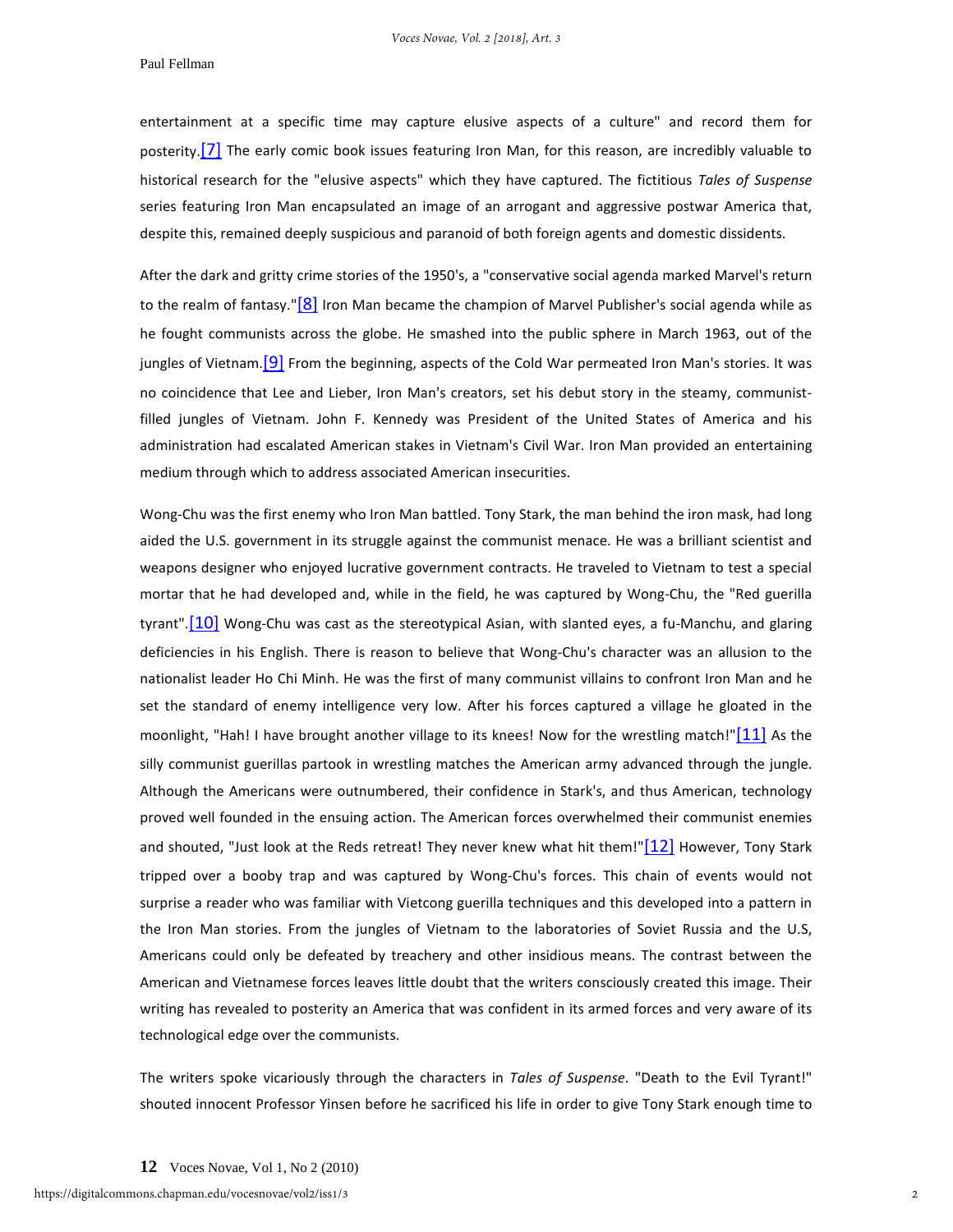power-up the Iron Man outfit.<sup>[13]</sup> Wong-Chu's response was predictably cold hearted and pragmatic, "End his miserable life! He is of no further use to me!" $[14]$  As the first communist villain to oppose Iron Man, the story's writers used Wong-Chu as the formative image of all subsequent communists depicted in Iron Man comics. His true motives remained a mystery throughout the story and instead the writers created the sense that Wong-Chu was simply mad and power hungry. There was no rhyme or reason to his actions, which were also void of sympathy for his victims. When he realized that he could not defeat Iron Man he fled frantically through his camp, yelling to himself, "Now to order the execution of all my prisoners".<sup>[15]</sup> Iron Man stopped the madman by blowing him to pieces in his own ammunition depot before any prisoners were harmed.  $16$  The precedent was set. Iron Man possessed no mercy for communists, Reds, and despots. His response was lethal and with that, Iron Man exploded into the comicbook Cold War.

Wong-Chu was a threat to America and democracies the world over. Although he appeared to be little more than a petty warlord in South East Asia, his despotic rule was one of the communist fifth columns that Sir Winston Churchill cautioned against in his "Sinews of Peace" speech. In this now-famous speech the famed orator warned that fifth columns around the world "work in complete unity and absolute obedience to the directions they receive from the communist center," which of course was Moscow. [17] Churchill's speech was extremely influential in shaping the Western view of Soviet Russia after the Second World War had ended. Another influential piece of rhetoric in the postwar period was the Truman Doctrine, which was issued in 1947 in response to the Greek Civil War and which helped to shape the American policy of Containment. Almost twenty years later, the impact of Truman's and Churchill's words remained evident in the form not only of official government policy, but also in outlets of entertainment. Edward Brunner wrote in a review titled "Cold War Comics" that, "If the popularity of comic books once depended on their ability to intersect with their historical moment, we might now read them for what they say about, and how they help us judge, that other time".  $[18]$  This intersection of historical moment and entertainment provides a framework to better understand the motivations behind the stories in comic books. Writers Stan Lee and Larry Lieber must have been influenced by the very famous words of Churchill and Truman and perhaps the story content of *Tales of Suspense* is evidence that they also agreed with the leaders' ideologies.

The Cold War undertones were a bit more subtle in Iron Man's second appearance. [19] The writers of this issue did not inundate the episode with overt anti-communist propaganda; rather, they employed allegory and substituted alien invaders for the communist menace. These alien invaders had sent a giant robotic Neanderthal named Gargantus to Granville, U.S.A to brainwash the town population. This Neolithic tyrant ordered the townspeople to construct a wall around the entire perimeter of Granville and to then refuse entry and exit to anybody who tried. This issue was published in April of 1963 and the storyline can be directly connected to Cold War events of the previous two years. In 1961 the Soviets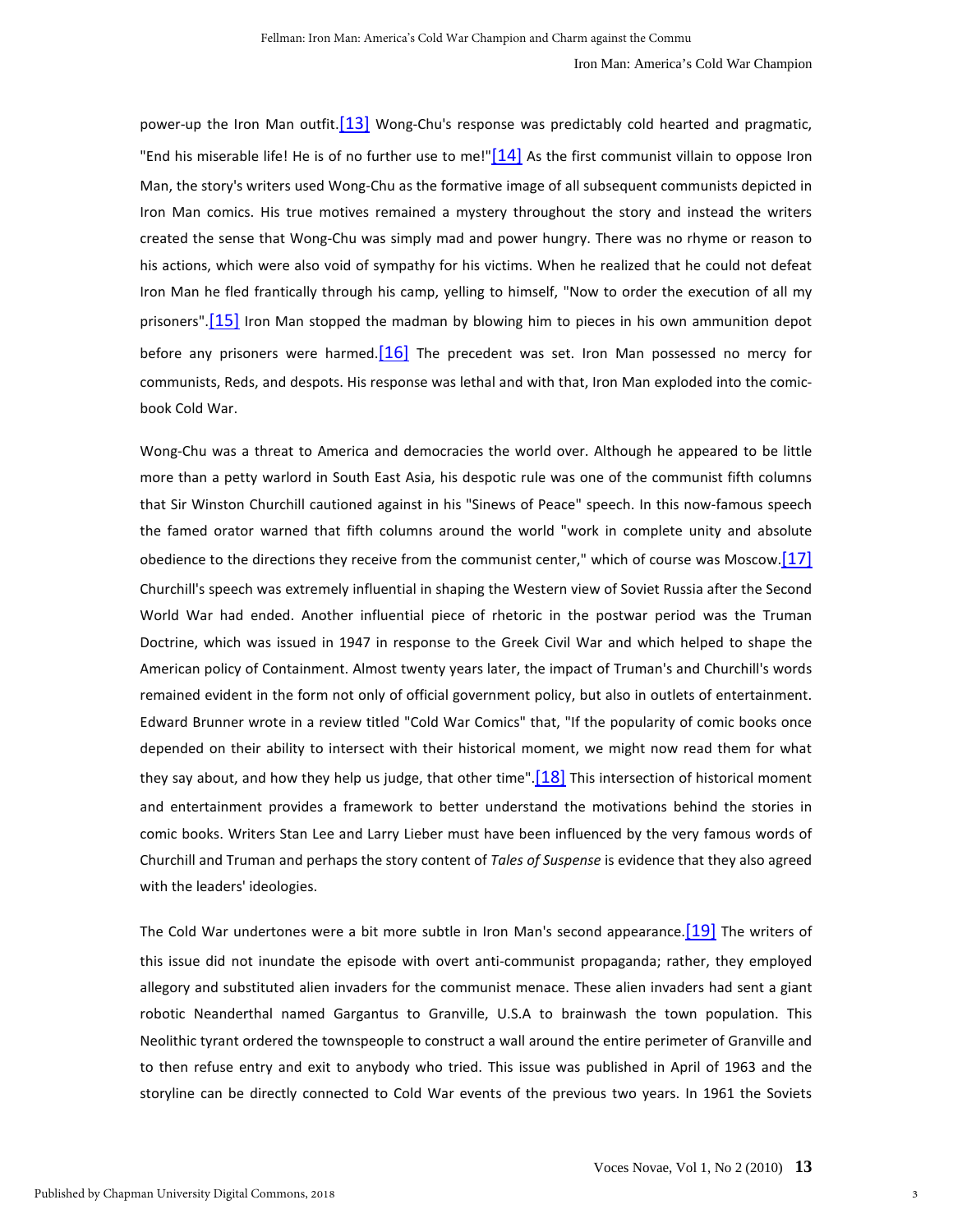*Voces Novae, Vol. 2 [2018], Art. 3*

#### Paul Fellman

constructed the Berlin Wall.. Both Gargantus and the Soviets were "alien" powers that brainwashed people and utilized terror as an instrument of control. When Iron Man entered the town he expected to find the citizens relieved to see him. However, the townspeople attacked him and told him, "We can not answer you by order of Gargantus! If we disobey, we die!" $[20]$  Iron Man was also disturbed to find a statue of Gargantus erected in the town center in front of which the brainwashed inhabitants either knelt or lay prostrate.  $[21]$  This resembled the Soviet cult of personality that had grown around Stalin. After Iron Man defeated Gargantus the true masterminds behind the town invasion were revealed to be tiny green aliens. They were forced to flee in ignominious defeat and their departing words were, "They're too clever for us to conquer!["\[22\]](http://journals.chapman.edu/ojs/index.php/VocesNovae/article/view/37/126#_ftn22) After the reference to the Berlin Wall and the Soviet cult of personality, it is difficult to fancy that the alien invaders were no less than Lee and Bernstein's comic caricatures of realworld communists; the methods and intentions of the aliens closely resembled the Soviets. In this case, Lee and Bernstein took this opportunity to depict the Russians as tiny, green, impotent aliens.

In the June 1963 issue of *Tales of Suspense* Iron Man was once again officially fighting the forces of communism.<sup>[23]</sup> The issue opened with a nighttime scene at an East Coast dock. Suddenly there were voices in the night, "Well, comrade, we did it! We not only learned about America's newest Atom bomb, but we stole the bomb itself!" The speaker's comrade responded, "Yes, Grigori! We will receive the thanks of the Red Barbarian himself for this piece of espionage!" $[24]$  Iron Man, bursting from a crate, announced to the thieves, "The F.B.I. wanted to catch you spies Red-handed"[.\[25\]](http://journals.chapman.edu/ojs/index.php/VocesNovae/article/view/37/126#_ftn25) He quickly outwitted and dispatched the criminals. An F.B.I. agent then arrived to congratulate Iron Man because, thanks to his cleverness, "another commie spy ring had been rounded up" $[26]$  This is an excellent indicator of America's underlying fear that foreign agents were actively engaged in spy networks that aimed to steal vital U.S. technology. It is important to remember that the Rosenbergs had been executed just one decade prior to the publication of this issue. American fear of espionage was thus founded in actual historical events, but this issue demonstrated that this fear was slow to fade and still existed in 1963. This same issue also portrayed Americans as confident and slightly arrogant yet still paranoid due to a perceived constant threat to domestic security. The message basically was "Readers beware, the Reds are everywhere and they want to destroy America!" Thank goodness for Iron Man.

Although Iron Man had disrupted the communist spy ring and apprehended its members he knew that his job was far from finished. He told the F.B.I. agents, "I'm sure the Red Barbarian must be planning new mischief". $[27]$  In keeping with Churchill's speech, it was assumed that all fifth columns were under the direct control by the center of communist power. The Red Barbarian was a "top Red general noted for his brutality" and he controlled a "vast commie spy network". His headquarters were located "somewhere behind the Iron Curtain" in a "Red satellite country".<sup>[28]</sup> The Red General's spy network was organized for the sole purpose of stealing American technology--specifically weapons technology. Marvel Publishers had by this point made one theme very clear in the Iron Man series: that the communists could not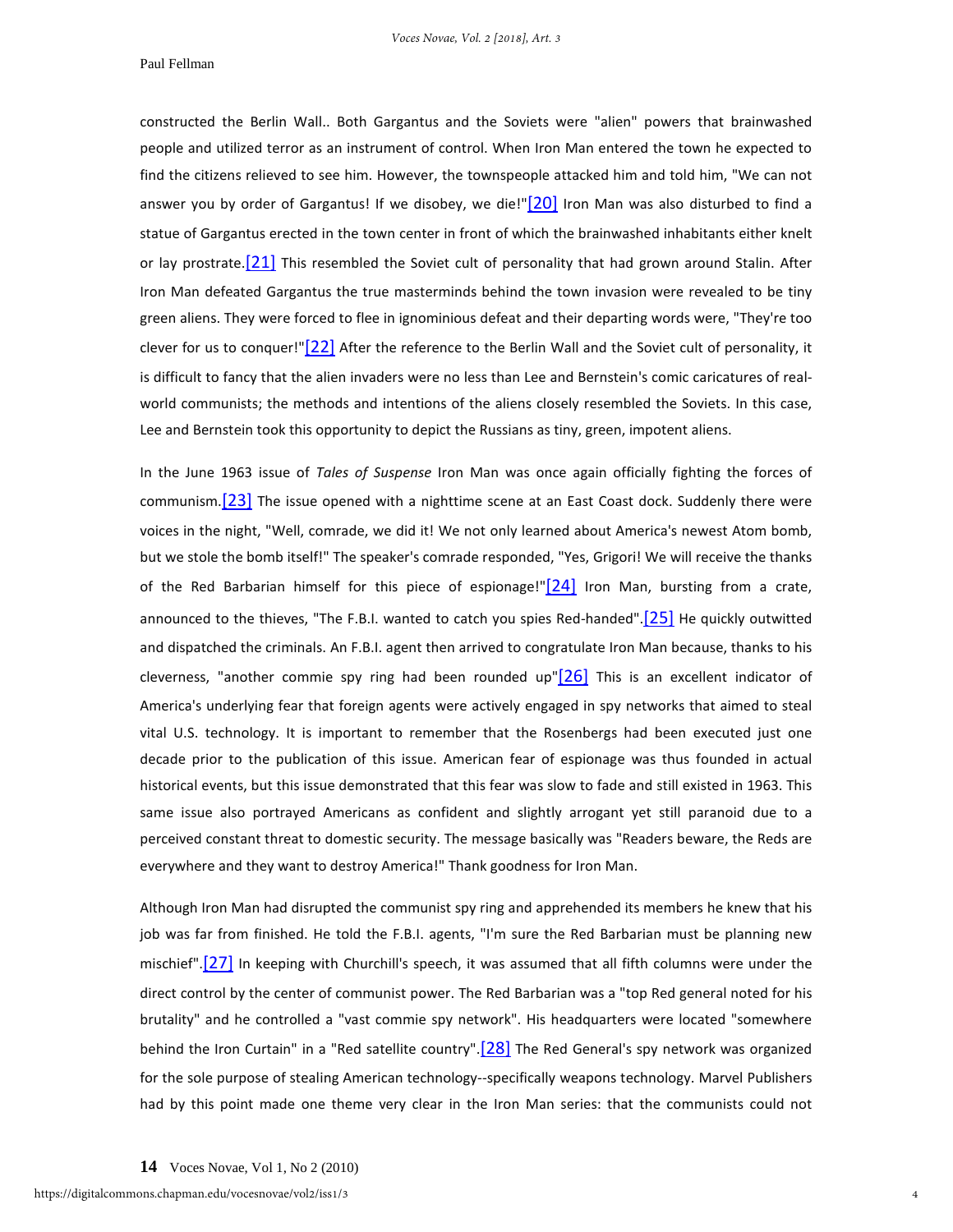surpass American weapons technology on their own merit. The "Reds" could only wish to catch up to America, and to do so required espionage and sabotage. Communists, in the comic-book Cold War, were obviously inferior to their democratic counterparts.

After Iron Man foiled the communists' attempt to steal America's atomic bomb, the Red General ordered his spy network to steal the plans to Tony Stark's newest weapon--a disintegrator ray.<sup>[29]</sup> This weapon, spawned from the pages of fantastic science fiction stories, revealed another deep layer of Atomic America. This was an America that fantasized over weapons that could literally make the communists disappear. This exceeded the World War II comic book stories that depicted Captain America punching Hitler in the face. A new level of violence had emerged in the Atomic Age and it was lethal. Tony Stark, businessman and iron clad communist killer combined, was the perfect superhero for the new America.

Iron Man's first communist opponent, Wong-Chu, set the standard of enemy intelligence and humanity at a low standard. His immediate successor, the Red Barbarian, was made from a similar fabric, although slightly different. It would be incorrect to say that the writers of *Tales of Suspense* respected Russian communists more than Asian communists. However, there is a distinct difference in the complexity of their agendas. Wong-Chu spent his time capturing rural Vietnamese villages and then wrestling the inhabitants for sport. The Red Barbarian was more cosmopolitan in his scheming. He organized vast spy networks aimed at stealing American technology. His aim was set higher than his Asian counterpart's. This can be viewed as a demonstration of America's belief that the Russian Reds were far more dangerous than the Asians; this makes perfect sense when the context of the time is considered. The Vietnam War was smoking, yes, but not quite the inferno into which it would later evolve. The Russians, on the other hand, had only recently backed down from installing nuclear missiles in Cuba; they remained the greatest threat to American security in 1963.

The character of the Red Barbarian served more than to elucidate the American view that Russia was her greatest threat. He was a version of how Americans imagined Soviet leaders. There is one frame in the story that was drawn from a point of view over the shoulders of the Red Barbarian. His one hand was pointed at his officers as if he were Stalin delivering a speech while his other hand clasped a giant hambone.<sup>[30]</sup> The artist had reversed a popular image of fascists and other dictators to lampoon Soviet leaders. His character was also a critique of the perceived harsh disciplinarians in charge of Russia. Like Wong-Chu, they were completely illogical. The Red Barbarian knocked one of his officers out after being informed that it would be nearly impossible to steal Tony Stark's disintegrator technology. When his fellow officer persisted, the Red Barbarian flew into a rage and demanded that the technology be taken no matter the cost. He also accused the second officer of being an "apologist." The Red Barbarian then yelled, "I've a good mind to have you shot, you blundering incompetent!["\[31\]](http://journals.chapman.edu/ojs/index.php/VocesNovae/article/view/37/126#_ftn31) His rule of terror was reminiscent of, and most likely shaped by, Stalin's own reign of terror. As if the scene could not be any more ridiculous, Nikita Khrushchev walked into the room. It was soon revealed that he was actually the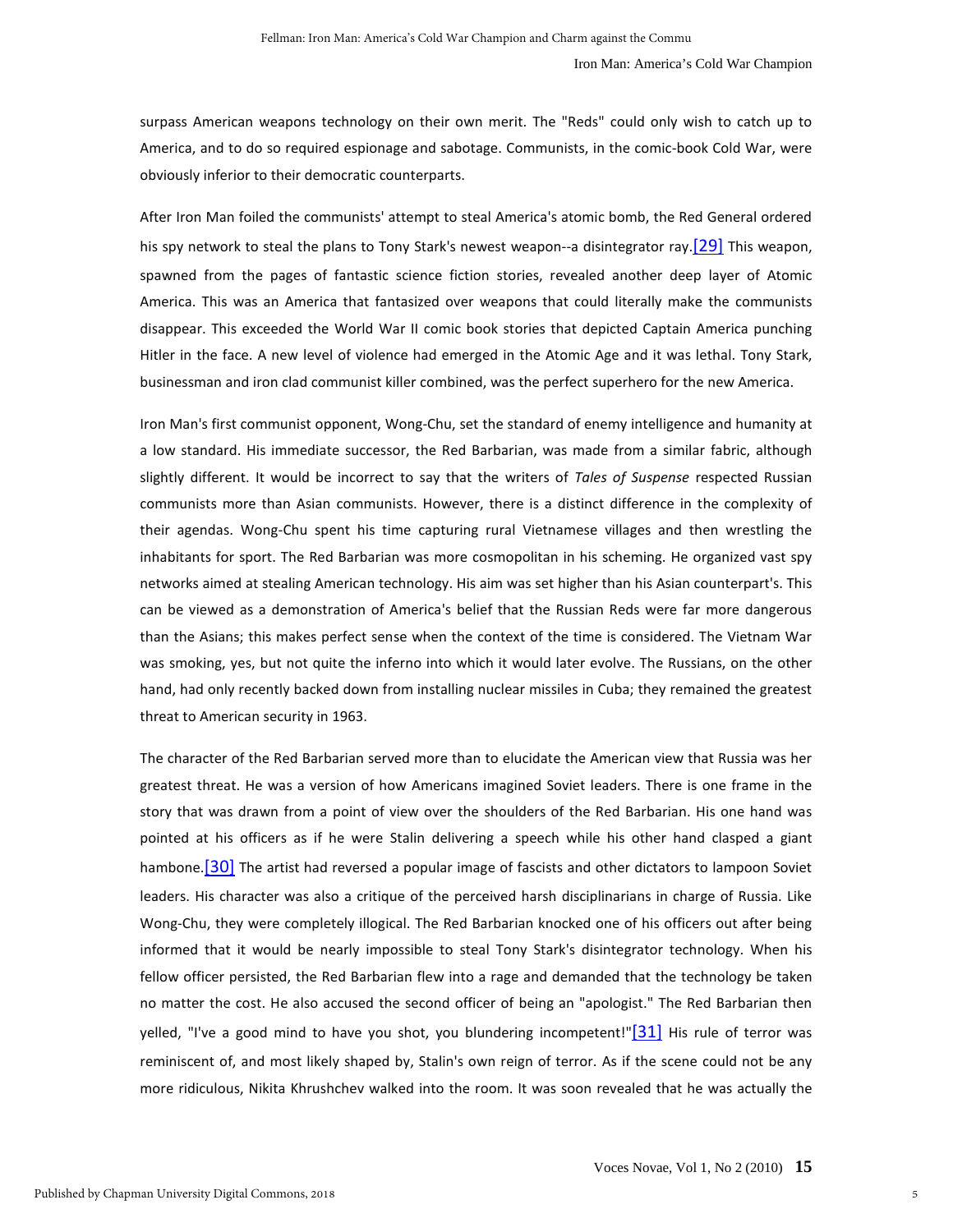*Voces Novae, Vol. 2 [2018], Art. 3*

#### Paul Fellman

Soviet superspy known as the Actor, but while he was still in the Khrushchev disguise he greeted the Red Barbarian with, "You are well named, Red Barbarian! I have flown a thousand miles to visit you, and what do I find? You are in a drunken rage, about to execute your own staff.["\[32\]](http://journals.chapman.edu/ojs/index.php/VocesNovae/article/view/37/126#_ftn32) The Red Barbarian was filled with fear and refused to believe his eyes. The Actor replied, "Who then should visit you...Stalin's ghost?["\[33\]](http://journals.chapman.edu/ojs/index.php/VocesNovae/article/view/37/126#_ftn33) This dialogue is sharp and in hindsight even more appropriate than when it was written. The world now knows that in 1956 Khrushchev had denounced Stalin at the 20<sup>th</sup> Party Congress in his secret speech. It is only fitting, then, that it was Khrushchev who also denounced the Red Barbarian.

The forty-sixth issue, *Tales of Suspense* perhaps most clearly demonstrated the penchant of Marvel writers to include Cold War politics and international affairs in their stories. It pertained directly to the Cuban Missile Crisis of 1962.<sup>[34]</sup> The two main Soviet characters were Nikita Khrushchev and the mad scientist Dr. Vanko, who was also known as the Crimson Dynamo. The narrator introduced Khrushchev with, "Can you recognize the pudgy, scowling figure entering a strange laboratory just outside Moscow? If you don't, then you know nothing about the Cold War! For the stocky fellow is the 'Mr. Big' of the Iron Curtain!"<sup>[35]</sup> This issue was released almost exactly one year after the Cuban Missile Crisis, which meant that even the youthful comic book audience would recognize and feel some form of emotion towards Khrushchev's character. The narrator basically chided any reader who "knew nothing about the Cold War!" When confronted by a replica of Iron Man, Khrushchev became frantic and fled into a corner with his rump in the air behind him. Whereas the Red Barbarian was depicted eating a ham, Khrushchev actually was one. As he ran from the false Iron Man he shouted, "By Lenin's beard!["\[36\]](http://journals.chapman.edu/ojs/index.php/VocesNovae/article/view/37/126#_ftn36) Like Wong-Chu and the Red Barbarian, he was displayed as completely irrational and paranoid.

This issue also depicted the American view that the Soviets could only win the Cold War through treachery and sedition. Khrushchev, by this issue, had become very aware of the threat that Iron Man posed to the Soviets. It spoke volumes that he personally planned the destruction of America's greatest champion. His own version of Iron Man was the Crimson Dynamo, who possessed the ability to control electricity and was sent by Khrushchev to disrupt Stark Enterprises. The Crimson Dynamo recognized Stark's centrality to the U.S. arms race. "Without him," said the Crimson Dynamo, "the American defense effort would be far weaker!" $\boxed{37}$ 

Instead of attacking the U.S. military in open conflict, the Crimson Dynamo traveled to the U.S. and began to sabotage each and every one of Tony Stark's plants. In addition to his agenda, he also hoped to lure Iron Man into combat and destroy him. Once again, Russia was unable, in the writers' imaginations, to legitimately compete with America and thus resorted to sabotage; this was also symptomatic of the times. The Cuban Missile Crisis, although extremely frightening to Americans, proved to them that the U.S. was mightier than her communist counterpart when Khrushchev backed down. Iron Man solved the problem of the Crimson Dynamo in a very clever manner. He carried the Soviet spark plug out over Flushing Bay. He threatened to drop the Dynamo into the water despite the lethal consequences this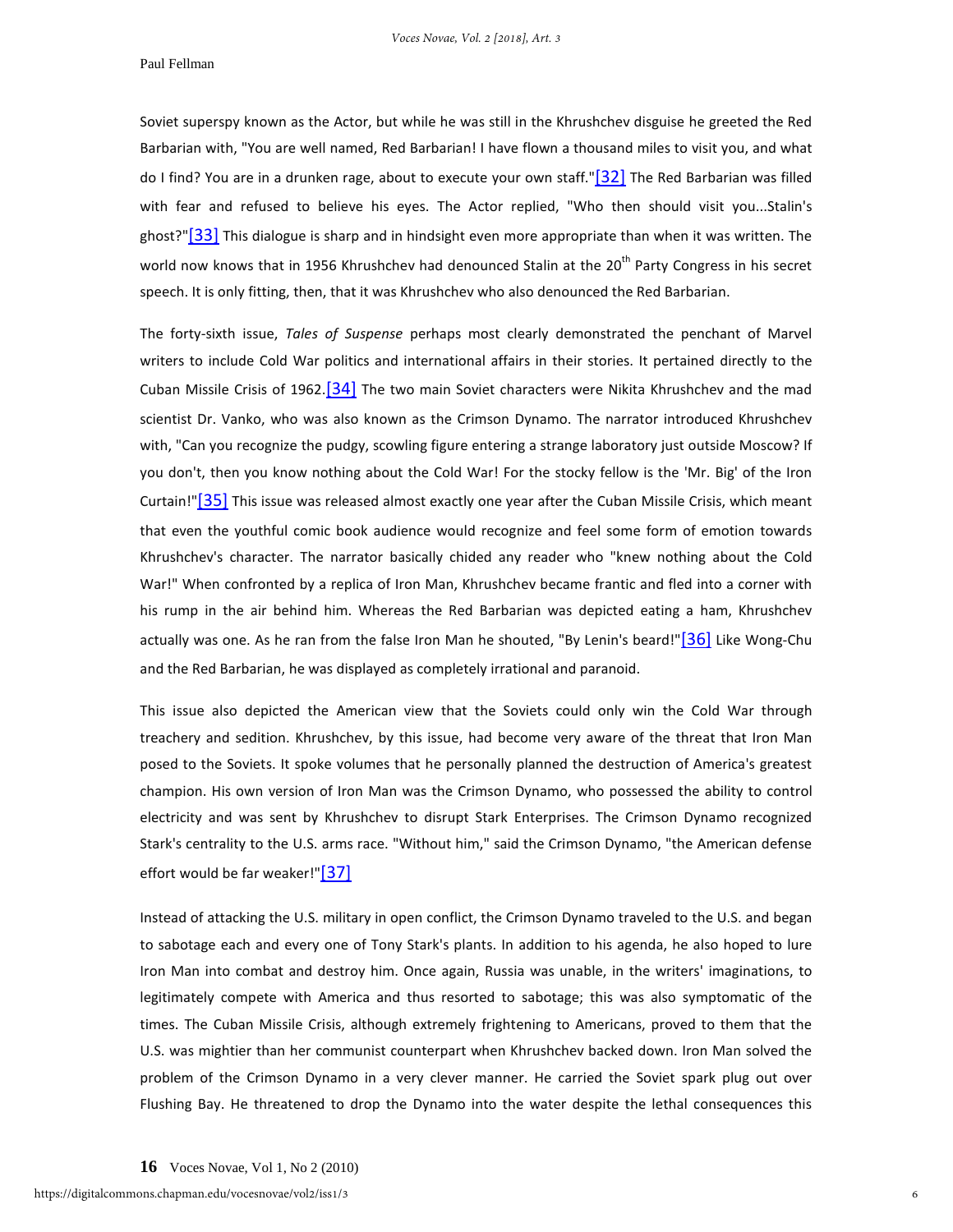would have on them both. When the Dynamo called him mad, Iron Man reasoned, "Who cares, as long as I make sure you never menace us again? Since we can not defeat one another, we'll both pay the price for failure".<sup>[38]</sup> The threat of mutual destruction was familiar to any American at the time since the world had narrowly avoided it in the Cuban Missile Crisis. This episode is the closest intersection of historical moment and entertainment of any of the four comic books discussed. The Crimson Dynamo, like the historical Khrushchev, conceded to the U.S. but in one step further he also defected. Iron Man opened the Dynamo's eyes to the fact that all communists were treacherous. The Dynamo could only agree that the Soviet system was "savage and double-dealing"[.\[39\]](http://journals.chapman.edu/ojs/index.php/VocesNovae/article/view/37/126#_ftn39)

The Crimson Dynamo had caused more injury to Tony Stark than the obvious material damages. When the Dynamo was at the pinnacle of his rampage he had managed to destroy or damage nearly all of Stark's munitions factories. This threat was felt not only by the military, who threatened to revoke Stark's contracts, but also by Washington politicians. They met in committees where wild accusations were made against Tony Stark. The general thought of the group was that, "If Stark is a communist agent, look at the sweet spot he's in! First he grabs up dozens of government contracts! This makes the U.S. heavily dependent on his industrial empire for strategic weapons and research! Then he wrecks his own plants! Result? No deliveries! Wasted research and experiments! We fall behind the communists...["\[40\]](http://journals.chapman.edu/ojs/index.php/VocesNovae/article/view/37/126#_ftn40) In their paranoid Cold War state of mind, the politicians saw enemies all around them, just as it occurred during the McCarthy era. However, the roots of their ideology can be traced back to President Eisenhower's farewell address to the nation in 1961. He cautioned America that, "In the councils of government, we must guard against the acquisition of unwarranted influence, whether sought or unsought, by the military industrial complex". $[41]$  This speech had occurred less than two years before this issue was published. The fear of the politicians in the comic book revealed that Americans, while confident and proud of their military superiority, feared its potential threat to democracy.

Iron Man repeatedly saved America from the communist menace during the early 1960's. He was an iron warrior who stood up against the Iron Curtain in a Cold War world. His mouth was as irksome to communists as his weapons were. After peeling the roof off of a Soviet made automobile he teased his enemy that, "Say! They don't build'em so strong behind the Iron Curtain, do they?["\[42\]](http://journals.chapman.edu/ojs/index.php/VocesNovae/article/view/37/126#_ftn42) Another favorite response to the questions of his enemies was, "Does Kennedy tell Khrushchev?" $[43]$  Yet there existed more beneath the façade of super-heroics and clever banter in the Iron Man comic books. The stories, images, and dialogue of the series revealed an America that was proud of her military and confident of her moral superiority. Nonetheless, America's lonely position at the top made her citizens just as nervous, paranoid, and violent as they often imagined the Soviets to be. This America, captured in the pages of youth entertainment, was a deeply disturbed society that tried its best to hide any problems with a puff of the chest or a self-congratulatory pat on the back.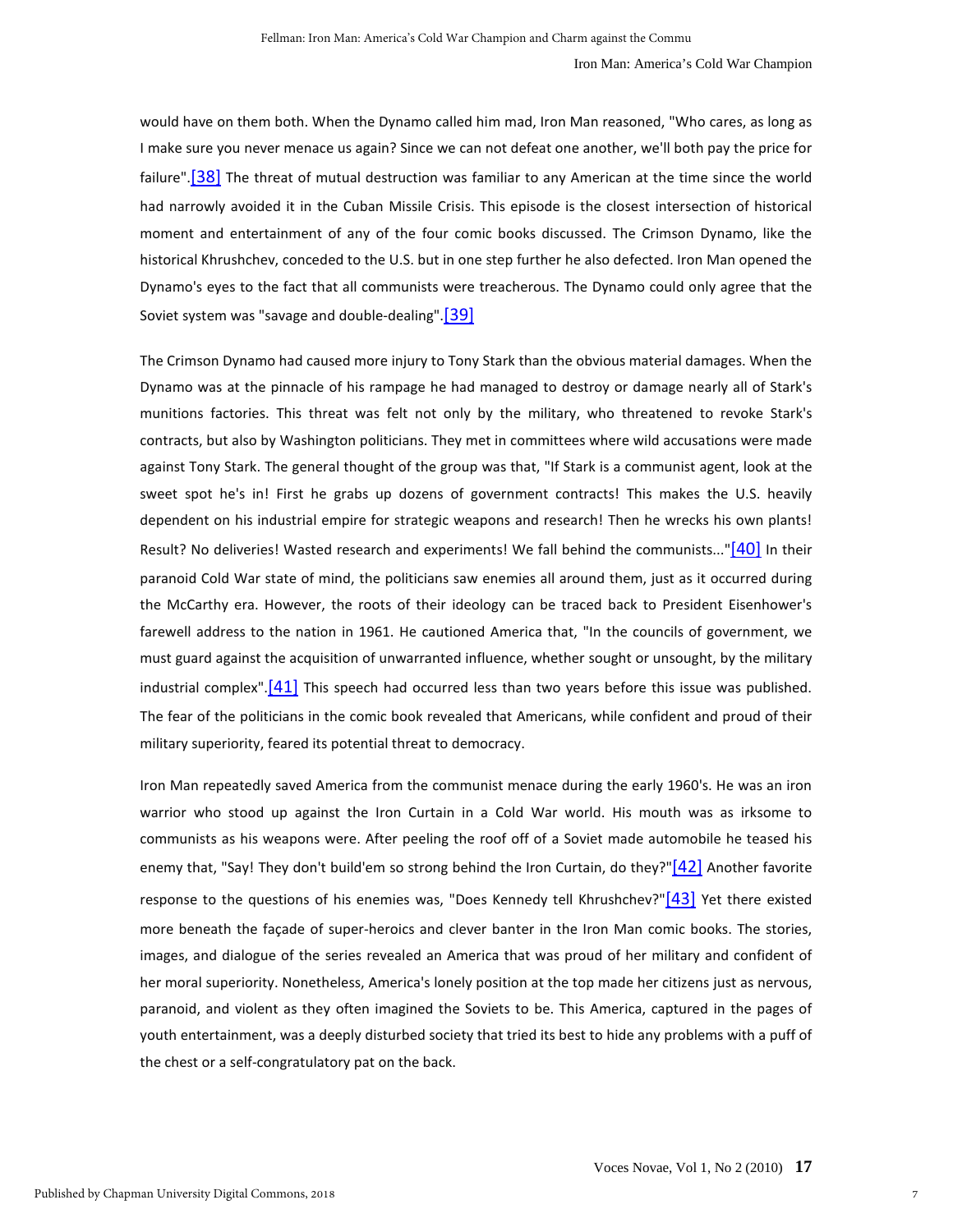Bibliography Brunner, Edward, review of *Ten-Cent Plague: The Great Comic Book Scare and how it Changed America*, by David Hadju, *Michigan Quarterly Review* 48 no. 1 (Winter 2009): 134-140. [http://vnweb.hwwilsonweb.com.](http://vnweb.hwwilsonweb.com/) Churchill, Sir Winston, "Sinews of Strength", March 5, 1946. [http://www.fordham.edu/halsall/mod/churchill-iron.html.](http://www.fordham.edu/halsall/mod/churchill-iron.html) Eisenhower, President Dwight D., "Farewell Address to the Nation" January 17, 1961. [http://mcadams.posc.mu.edu/ike.htm.](http://mcadams.posc.mu.edu/ike.htm) Genter, Robert, "'With Great Power Comes Great Responsibility': Cold War Culture and the Birth of Marvel Comics." *Journal of Popular Culture* 40, no. 6 (2007): 953-978. [http://vnweb.hwwilsonweb.com.](http://vnweb.hwwilsonweb.com/) Lee, Stan and Larry Lieber, *Tales of Suspense* no. 39 (March 1963), Marvel Comics. [http://www.marvel.com/digitalcomics/.](http://www.marvel.com/digitalcomics/) Lee, Stan and Robert Bernstein, *Tales of Suspense* no. 40 (April 1963), Marvel Comics. [http://www.marvel.com/digitalcomics/.](http://www.marvel.com/digitalcomics/) Lee, Stan and Robert Bernstein, *Tales of Suspense* no. 42 (June 1963), Marvel Comics. [http://www.marvel.com/digitalcomics/.](http://www.marvel.com/digitalcomics/) Lee, Stan and Robert Bernstein, *Tales of Suspense* no. 46 (October 1963) Marvel Comics. [http://www.marvel.com/digitalcomics/.](http://www.marvel.com/digitalcomics/) Wright, Bradford, *Comic Book Nation: The Transformation of Youth Culture in America*. Baltimore: The Johns Hopkins University Press, 2001.

[\[1\]](http://journals.chapman.edu/ojs/index.php/VocesNovae/article/view/37/126#_ftnref1) Bradford Wright, *Comic Book Nation: The Transformation of Youth Culture in America* (Baltimore: The Johns Hopkins University Press, 2001), 40.

[\[2\]](http://journals.chapman.edu/ojs/index.php/VocesNovae/article/view/37/126#_ftnref2) Ibid., 55.

[\[3\]](http://journals.chapman.edu/ojs/index.php/VocesNovae/article/view/37/126#_ftnref3) Robert Genter, "'With Great Power Comes Great Responsibility': Cold War Culture and the Birth of Marvel Comics." *Journal of Popular Culture* 40, no. 6 (2007). http://vnweb.hwwilsonweb.com.

[\[4\]](http://journals.chapman.edu/ojs/index.php/VocesNovae/article/view/37/126#_ftnref4) Ibid.

[\[5\]](http://journals.chapman.edu/ojs/index.php/VocesNovae/article/view/37/126#_ftnref5) Stan Lee and Robert Bernstein, *Tales of Suspense* no. 40 (April 1963): 2. http://www.marvel.com/digitalcomics/.; Genter (2007).

**18** Voces Novae, Vol 1, No 2 (2010)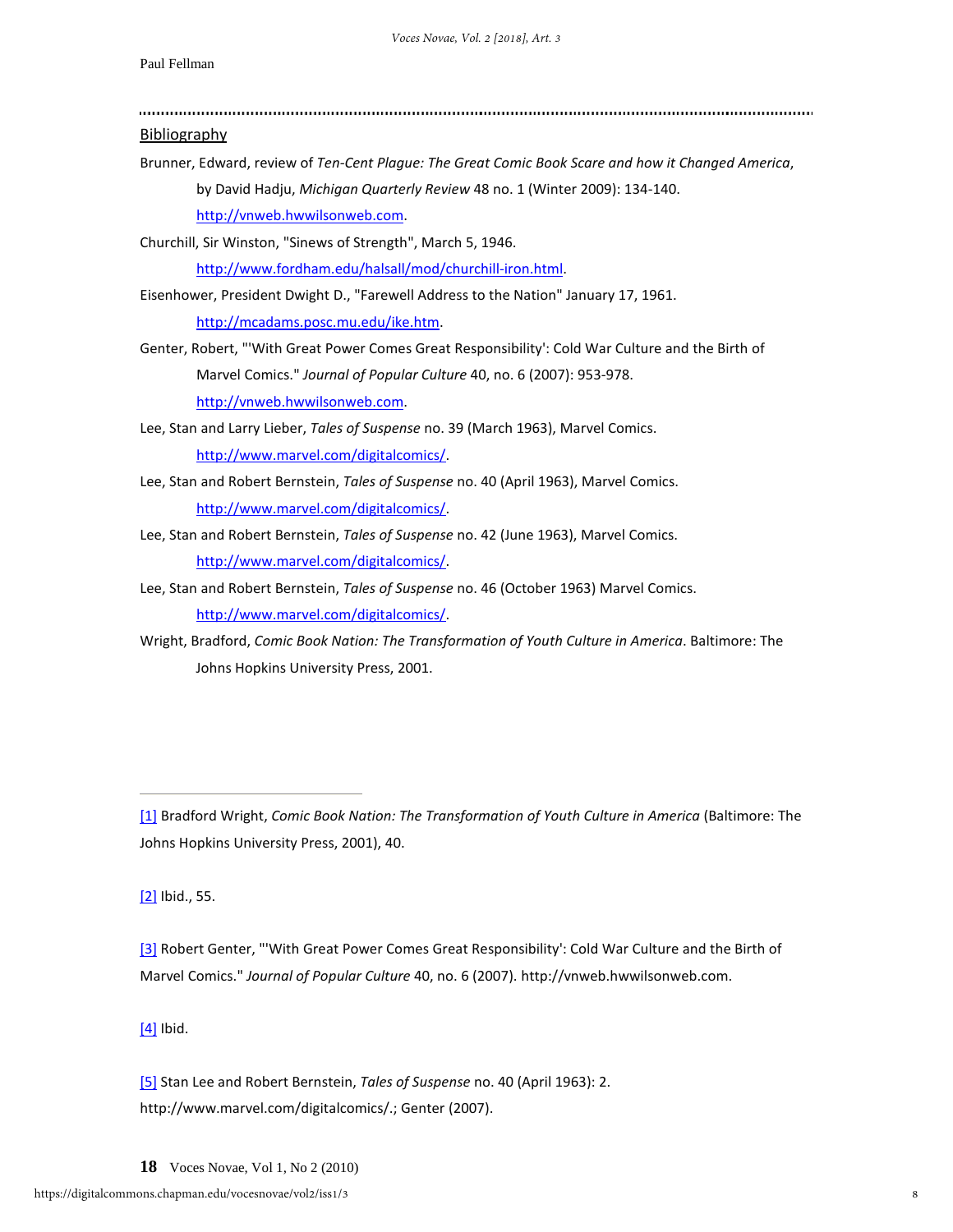Iron Man: America's Cold War Champion

[\[6\]](http://journals.chapman.edu/ojs/index.php/VocesNovae/article/view/37/126#_ftnref6) Stan Lee and Robert Bernstein, *Tales of Suspense* no. 46 (October 1963). http://www.marvel.com/digitalcomics/.

[\[7\]](http://journals.chapman.edu/ojs/index.php/VocesNovae/article/view/37/126#_ftnref7) Edward Brunner, review of *Ten-Cent Plague: The Great Comic Book Scare and how it Changed America*, by David Hadju, *Michigan Quarterly Review* 48 no. 1 (Winter 2009). http://vnweb.hwwilsonweb.com.

[\[8\]](http://journals.chapman.edu/ojs/index.php/VocesNovae/article/view/37/126#_ftnref8) Genter.

[\[9\]](http://journals.chapman.edu/ojs/index.php/VocesNovae/article/view/37/126#_ftnref9) Stan Lee and Larry Lieber, *Tales of Suspense* no. 39 (March 1963). http://www.marvel.com/digitalcomics/.

[\[10\]](http://journals.chapman.edu/ojs/index.php/VocesNovae/article/view/37/126#_ftnref10) Ibid., 3.

[\[11\]](http://journals.chapman.edu/ojs/index.php/VocesNovae/article/view/37/126#_ftnref11) Ibid.

[\[12\]](http://journals.chapman.edu/ojs/index.php/VocesNovae/article/view/37/126#_ftnref12) Ibid., 4.

[\[13\]](http://journals.chapman.edu/ojs/index.php/VocesNovae/article/view/37/126#_ftnref13) Ibid., 7.

[\[14\]](http://journals.chapman.edu/ojs/index.php/VocesNovae/article/view/37/126#_ftnref14) Ibid.

[\[15\]](http://journals.chapman.edu/ojs/index.php/VocesNovae/article/view/37/126#_ftnref15) Ibid., 12.

[\[16\]](http://journals.chapman.edu/ojs/index.php/VocesNovae/article/view/37/126#_ftnref16) Ibid., 13.

[\[17\]](http://journals.chapman.edu/ojs/index.php/VocesNovae/article/view/37/126#_ftnref17) Sir Winston Churchill, "Sinews of Peace", March 5, 1946. [http://www.fordham.edu/halsall/mod/churchill-iron.html.](http://www.fordham.edu/halsall/mod/churchill-iron.html)

[\[18\]](http://journals.chapman.edu/ojs/index.php/VocesNovae/article/view/37/126#_ftnref18) Brunner.

[\[19\]](http://journals.chapman.edu/ojs/index.php/VocesNovae/article/view/37/126#_ftnref19) Lee and Bernstein, (April 1963).

[\[20\]](http://journals.chapman.edu/ojs/index.php/VocesNovae/article/view/37/126#_ftnref20) Ibid., 8.

[\[21\]](http://journals.chapman.edu/ojs/index.php/VocesNovae/article/view/37/126#_ftnref21) Ibid., 9.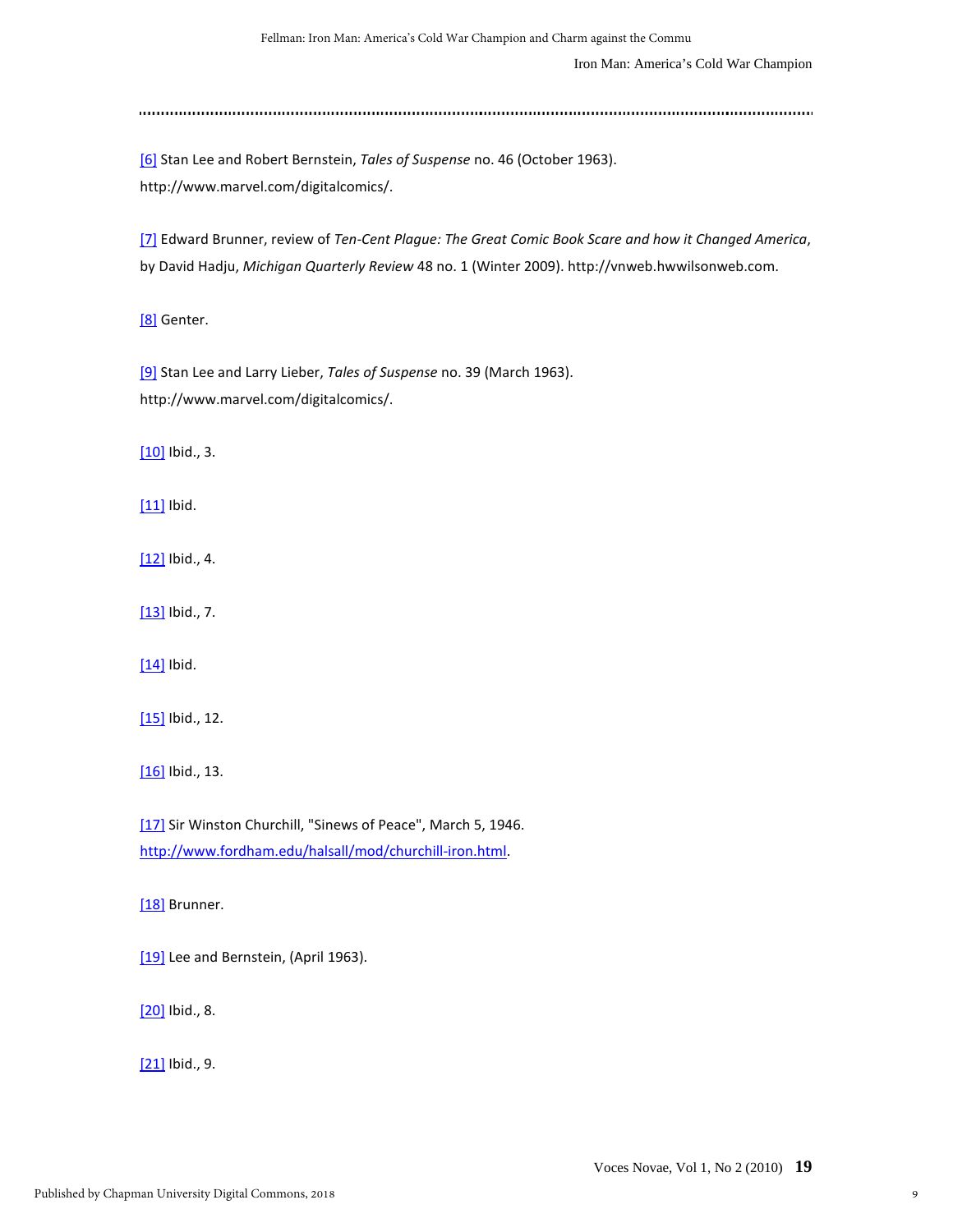## Paul Fellman

| [22] Ibid.                                                                                          |
|-----------------------------------------------------------------------------------------------------|
| [23] Lee and Bernstein, Tales of Suspense no. 42 (June 1963). http://www.marvel.com/digitalcomics/. |
| $[24]$ Ibid., 2.                                                                                    |
| [25] Ibid.                                                                                          |
| $[26]$ Ibid., 3.                                                                                    |
| [27] Ibid.                                                                                          |
| [28] Ibid., 3-4.                                                                                    |
| [29] Ibid., 5.                                                                                      |
| [30] Lee and Bernstein (June 1963), 5.                                                              |
| [31] Ibid., 5-6.                                                                                    |
| [32] Ibid., 6.                                                                                      |
| [33] Ibid.                                                                                          |
| [34] Genter.                                                                                        |
| [35] Lee and Bernstein (October 1963), 2.                                                           |
| [36] Ibid., 3.                                                                                      |
| [37] Genter.                                                                                        |
| [38] Lee and Bernstein (October 1963), 9; Genter.                                                   |
| [39] Lee and Bernstein (October 1963), 13.                                                          |
| $[40]$ Ibid., 8.                                                                                    |